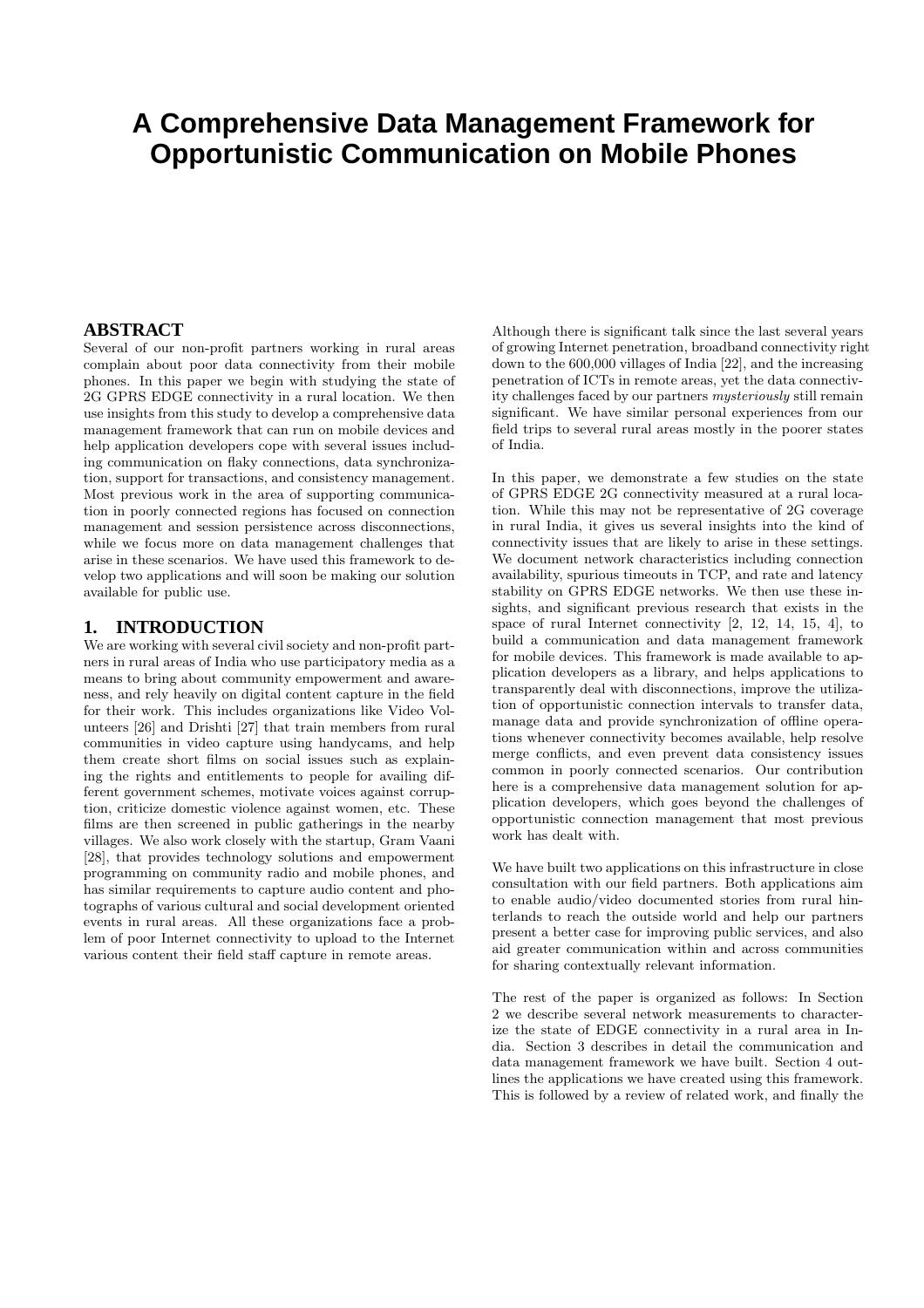

Figure 1: Signal strength variations across one day

conclusions from our work so far.

#### **2. STATE OF 2G CONNECTIVITY**

In this section, we describe several observations made from pilot tests we ran in rural areas in the state of Jharkhand in India, to document the state of EDGE connectivity. These observations motivate the design for the framework we propose in the subsequent section.

#### **2.1 Connection availability**

We wrote a simple Android application to log the signal strengths and HTTP pings to http : //www.google.com to check for connection availability. Figure 1 shows a sample trace of signal strength across 24 hours. The mean time between connectivity losses in traces collected off the phones given to our field staff for their day-to-day operations was 38 minutes with a 95%ile of 133 minutes. The staff travel to different areas during the day, and we can see that signal strengths often drop, dead spots causing loss of connectivity are frequent, and during our field trips we personally experienced poor browsing experience on our phones as well. In another work we observed that GPRS base stations were actually powered off at night on a daily basis [21]. This clearly shows that despite grand visions of ubiquitous connectivity advocated by the governments and telecom providers, the networks on the ground are not well provisioned, and solutions are required to handle mobile phone based media content delivery and sharing in these environments.

## **2.2 TCP performance**

We next study TCP traces we captured from moderately sized file uploads. Our experience with downloads was similar, but we mostly show uplink characteristics in this paper since we are immediately more concerned with getting content from the field than transmit in the reverse direction. We rooted the phone for this purpose and compiled the tcpdump[24] library for Android to record the traces. The Bot-Sync[25] application was used to initiate data transfers. Figure 2 shows a sample trace; clearly there are several timeouts followed by slow-start recoveries that affect the TCP performance. A zoomed-in timeout is shown in Figure 3. Here we can see the spurious timeout potentially caused because of a sudden spike in latency – several retransmissions are made but we can see from the ack-data gaps that the jump in cumulative acks at the 11th second could not have been



Figure 2: TCP sequence-time graph



Figure 3: TCP sequence-time graph with timeout

triggered because of receipt of the retransmitted packets, and was rather caused because of regular acks sent in receipt of the original data but only extraordinarily delayed because of a latency spike in that RTT time interval.

On average, we were able to achieve TCP throughputs of only 101.18Kbps while the advertised EDGE throughputs are much higher. In the following section, we try to understand the reasons behind this gap and make recommendations for an alternate transport layer for GPRS connections.

#### **2.3 Network characteristics**

We begin with a brief overview of GPRS networks, and then proceed with several pilot tests to understand the behavior. While several studies on GPRS have been done in the past [6, 10, 8], we were not able to find any recent studies on the latest GPRS EDGE standards run off today's mobile phones. The phones used in earlier studies were computationally under-provisioned and self-limited TCP throughputs by advertising a small TCP receive window; we do not expect this to be true in most phones available today (we did this study on a Galaxy Fit phone with a a Single core, 600 MHz, ARM11 processor). Further, as we describe next, GPRS channels are shared with regular GSM voice channels with voice getting a priority over data, and hence we are keen to observe GPRS performance in the specific context of rural areas.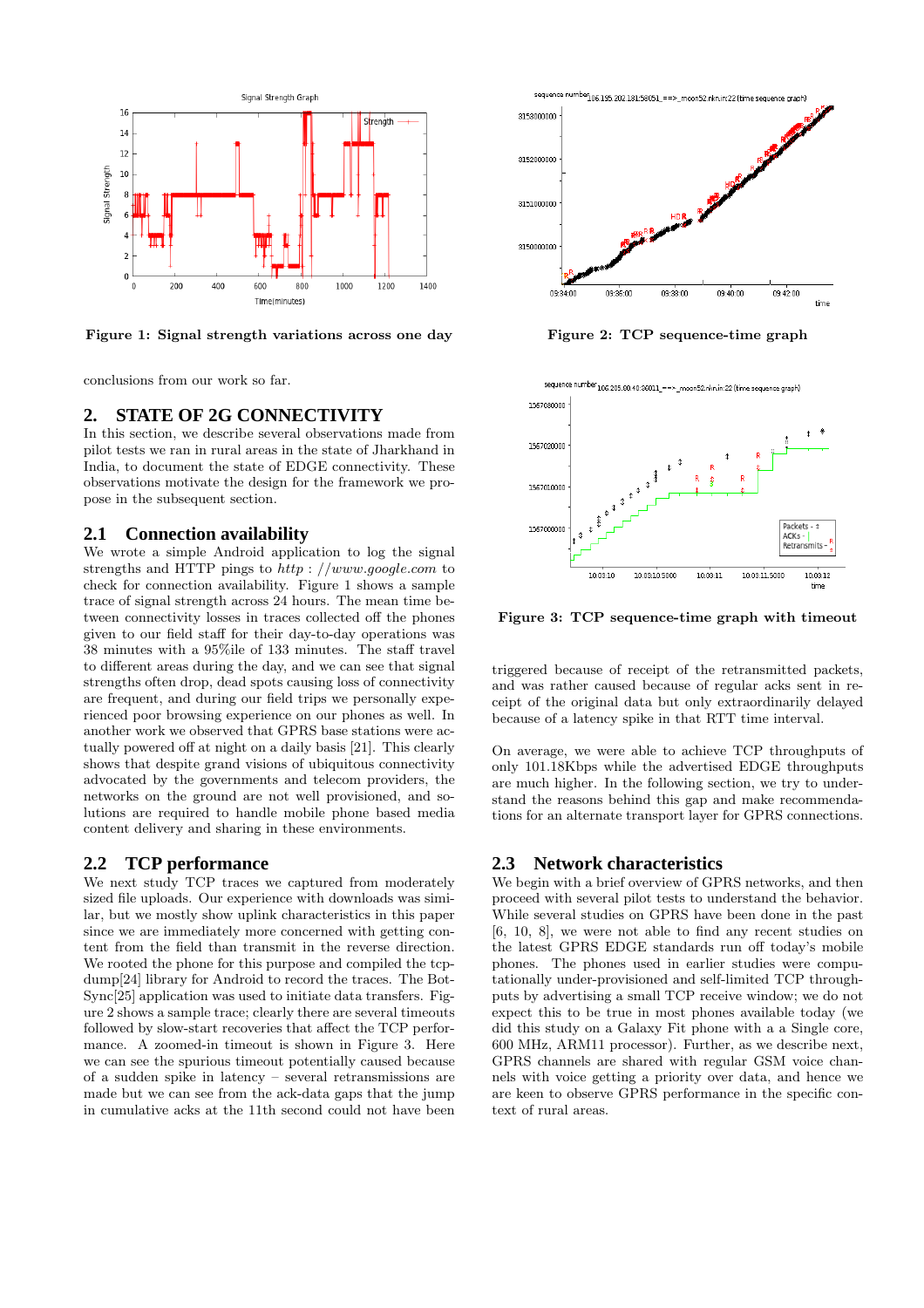

Figure 4: GPRS network architecture [29]

GPRS works on top of the already present GSM network with the addition of a few nodes:

PCU (Packet Control Unit): These nodes differentiate circuit switched voice from packet switched data

SGSN (Serving GPRS Support Node): These nodes handle packet data routing, handover and IP address assignment

GGSN (Gateway GPRS Support Node): These nodes serve as a gateway into the IP Internet, and also run firewalls

The GGSN and SGSN are critical for data performance since they carry buffers to hold data both on the uplink and downlink, while the PCU and other nodes in the radio access network control the scheduling of slots to different mobile terminals.

GPRS uses TDMA and allocates slots to competing users on demand, ie. in case data is waiting to be transmitted from the SGSN/GGSN to the mobile terminal, or vice versa. Each TDMA frame consists of 8 time slots that could be allocated to one or more mobile terminals, for voice or data, with voice getting a preference over data. Each TDMA frame may further be encoded at different rates between 72.4Kbps and 171.2Kbps based on the signal strengths seen at the mobile terminals and base station. For these reasons, we expect GPRS data rate and latency characteristics to be heavily influenced by cross-traffic and other network conditions, that would go on to influence TCP performance. We try to understand this next.

#### *2.3.1 Experimental setup*

We set up a UDP server in the Internet cloud that could be used to ECHO packets of varying sizes. Client applications running on the phone could send large UDP packets and receive a small reply, or send small packets and request for a large reply, to separately study the uplink and downlink capacities. The packets could also be marked as belonging to a packet train, in which case the server would reply only after the train test had completed, and report the timestamps of having received each individual packet in the train. We ran a number of tests using this simple tool that is available for download from our website.

#### *2.3.2 RTT variations*

We studied RTT variations at large and small granularities by using UDP ECHO packets of 1400 bytes. Figure 5 reports the mean and standard deviation of RTT values seen during



Figure 5: Mean and the standard deviation of RTT observed during a week



Figure 6: RTT values observed on Saturday June 09 2012 at 10:57:11 hrs

the course of a week, and Figure 6 shows the RTT variation in one trace across a shorter timescale of 1 minute. While the RTT values vary widely from 200ms to 1100ms at large timescales, the variations are lower at shorter timescales but can still be significant enough to cause spurious TCP timeouts as noticed in Figure 3. The latency variations probably happen because of scheduling delays in the GSM network caused by competing voice and data traffic from other users.

#### *2.3.3 Available bandwidth*

To measure the available bandwidth on a GPRS connection, we used the standard technique of sending a packet train to saturate the link and measure the time taken for the train transmission at the remote endpoint. This is shown in Figure 7 for a train of length 5. The total data transmitted between  $TA_1$  and  $TA_2$  measured at the remote endpoint is  $(n-1) * S$  bytes for a train of length n with packets of size S, giving an aggregate as follows:

$$
Datarate \propto \frac{Amount of data transferred}{Total time taken} = \frac{(n-1)S}{TA_2 - TA_1} \tag{1}
$$

To measure data rates at varying timescales, and also to evaluate the effect of packet sizes, we recorded the delay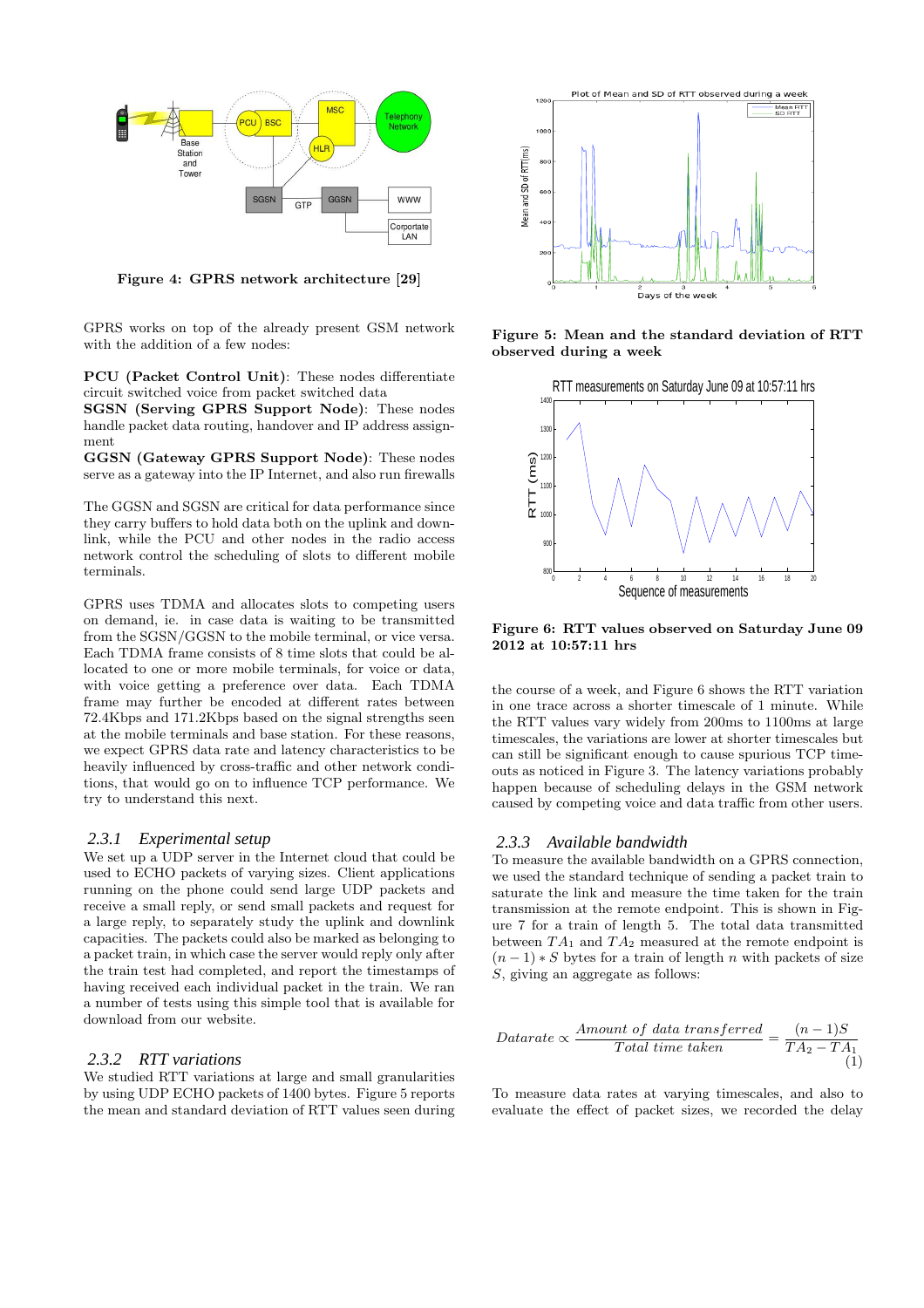

Figure 7: Packet Train Test to measure Data rate



Figure 8: Dependence between (n-1)\*S and the delay  $TA_2 - TA_1$  (Uplink)

 $(T A_2 - T A_1)$  for packets of different sizes and for trains of different lengths. The tests were performed for packets of sizes (512, 768, 1024, 1400, 2048) and trains of length (6, 8, 10, 12, 14) packets. The value (n-1)\*S was computed for each packet size and train length combination. Figure 8 shows a scatterplot of the values observed while probing the uplink. Clearly,  $TA_2 - TA_1$  is directly proportional to (n-1)\*S, showing that the data rates are stable across timescales of within a single RTT and have no dependency on the packet sizes either. Tests for the downlink were similar, but with a higher data rate.

Figure 9 shows the mean data rates and the standard deviation for uplink during the course of a week. Here too, we can see that the data rate is mostly stable at approximately 150Kbps, showing that the available throughput for any mobile terminal stays fairly the same, most of the time. This indicates that GSM scheduling probably ensures a throughput based fairness across different mobile terminals, despite short terms delay variations. Thus, it is interesting to notice that although GPRS latencies are variable but the data rates are quite stable and the bandwidth delay product is likely to vary between 4KB (150Kbps times 200ms) to 20KB (150Kbps times 1100ms). TCP connections will suffer if the buffer sizes are inadequate to absorb the latency bursts. We therefore next evaluate the buffer sizes in the network.



Figure 9: Mean and standard deviation of data rates observed during a week



Figure 10: Burst size vs. drain times observed during a week

#### *2.3.4 Buffer sizes*

Assuming that the bottleneck buffers exist at the GGSN or SGSN interfaces [8], we send monotonically increasing lengths of packets trains and wait for a minimum drain time duration so that the trains do not experience any packet loss. Figure 10 shows a sample of the values recorded indicating that the buffer size saturates at approximately 50KB taking 3s to drain at a rate of 133Kbps. We also rigorously evaluated the buffersizes at different times of day and observed the values to be consistent, indicating that these are per-user buffers isolated from each other rather than shared buffers for which active queue management would become important at times of congestion.

This shows that the buffer sizes are almost three times the maximum bandwidth delay product that can be expected on EDGE links, and therefore while these are large enough to absorb bursts but the latency under load can be significantly higher than the RTTs we measured in a quiescent state of the network [13]. For bulk data transfer though, this does give some useful ideas on designing a better flow control scheme for transport layers on EDGE networks where the data rates are stable but the latencies may vary within bounds that can be easily accommodated in the buffers already provisioned in the existing infrastructure.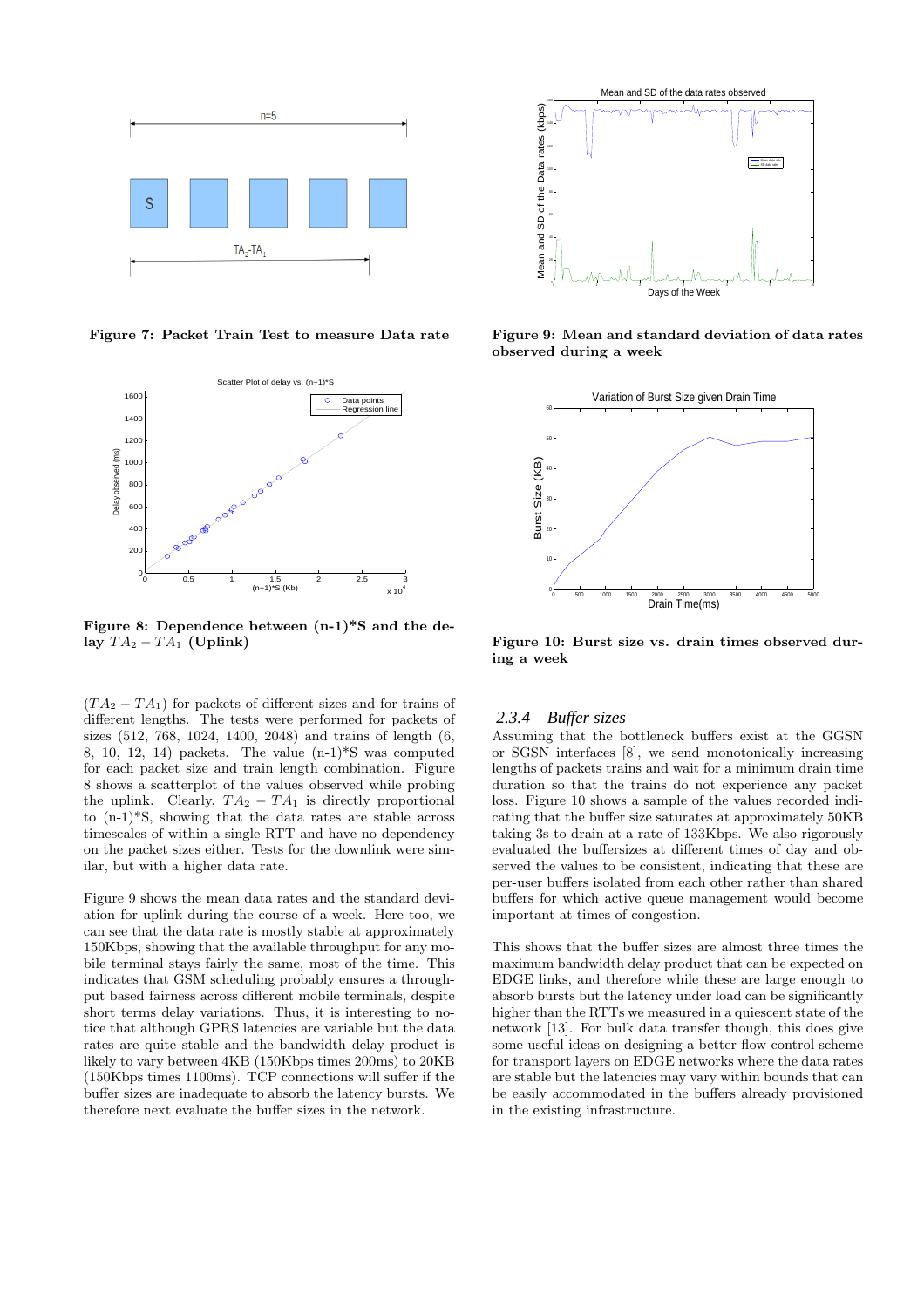# **2.4 Recommendations**

Based on the observations made above, we make several recommendations that guide the design of the communication framework we propose in this paper.

### *2.4.1 Session layer delay tolerance*

Given that connection availability is quite flaky in rural environments, we concur with the need for session level delay tolerance as also proposed by several other studies [2, 14, 15]. We go much beyond the previous work by not just handling connection state persistence across disconnections, but also propose a generic application development API based on key-value pairs for data management across disconnections. We feel that such a comprehensive data management framework will prove instrumental in guiding the development of applications within a consistent framework, rather than different applications having to evolve different policies for managing complex aspects such as transactions, consistency, reactive Vs proactive synchronization, etc.

### *2.4.2 Transport protocol*

We observed that GPRS links can be characterized as having a uniform data rate but variable latencies, with more than large buffer sizes to absorb any latency bursts. The default flow and congestion control mechanisms of TCP are however inefficient in such a scenario because:

- \* Spurious timeouts are caused due to sudden latency spikes
- \* Slow start is wasteful; an initial congestion window consistent with lower bounds on the bandwidth delay product can be easily used instead

Since the buffer sizes are large enough and per-user based, a simple and more efficient flow control scheme could operate as follows: Instead of dispatching data in TCP's self-clocked manner, pump data into the network at the given data rate uniformly over time in a CBR manner, but to avoid packet loss and consequent retransmissions be careful that the data in transit never exceeds the buffer size. This should not be hard to ensure since the buffer sizes are almost three times the observed maximum bandwidth delay product, and therefore any exceptional events such as a sudden drop in signal strength or an increased latency should be detectable within three RTTs.

We further do some simple experiments to compare the data transfer rates of a 2.3MB file over TCP and a constant bit rate UDP. For upload, while TCP transfers took on average 212s with a standard deviation of 14.6s, UDP transfers only took 152s with a standard deviation of 1.9s and loss rates of 0.8%. This shows that indeed a more efficient transport layer flow control scheme makes sense for GPRS links. We are implementing a transport layer protocol on UDP based on these ideas as part of future work, and instrumenting different 3G connections as well to see if connection based profiles for flow and congestion control can be developed for cellular data connections.

# **3. SYSTEM DESIGN**

Based on the state of 2G connectivity described in the previous section, and conversations with several social sector organizations working in rural areas, we enumerate some goals that should be provided by a comprehensive communication and data management framework in flaky Internet environments.

- Opportunistic communication: Since the connectivity can fluctuate between on and off, the framework should automatically detect link layer events and use any available connection opportunities to send and receive data to and from mobile phones. Basic principles of delay tolerant communication including session layer persistance and bundling of data to allow transfers to span across multiple disconnections [4, 2, 12] should be followed.
- Alternate transport layers: The framework should detect the type of underlying connection and accordingly choose a suitable transport layer implementation to transfer data during opportunistic connectivity intervals. For example, the standard TCP implementation can be used if WiFi connectivity is available but a modified UDP-based transport layer proposed by us in the previous section could be used on EDGE connections.
- Generic application development interface: The framework should provide a generic API to application developers so that an entire class of applications that work in offline mode are able to use the framework. Applications should be able to issue non-blocking read/write requests that are cached until connectivity is available, and then opportunistically synchronized.
- Transactions support: Applications should be able to club several write requests into transactions that support the ACID (Atomicity, Consistency, Isolation, Durability) properties. In case only a fraction of the write operations within a traction were successfully synchronized during an opportunistic connection interval, an intermediated layer should hold them off from a commit until the rest of the requests have not arrived.
- Policy based summarization and prioritization of updates: Several applications working with media objects often require only thumbnails or low resolution images to be updated in priority over the actual more bulky media object. The framework should allow applications to specify broad policies on summarization and prioritization of certain types of objects, and automatically take care of the underlying machinery to do this.
- Ease of consistency maintenance: While managing and resolving write-write conflicts in cases where multiple users make an update on the same shared resource is typically an application layer policy, the framework should provide functionality to tag different groups of updates so that consistency restoration is easier. Most modern version control systems such as Git adopt a similar approach to group the set of updates made by a user in a single commit, so that an entire update can be dropped or rolled back.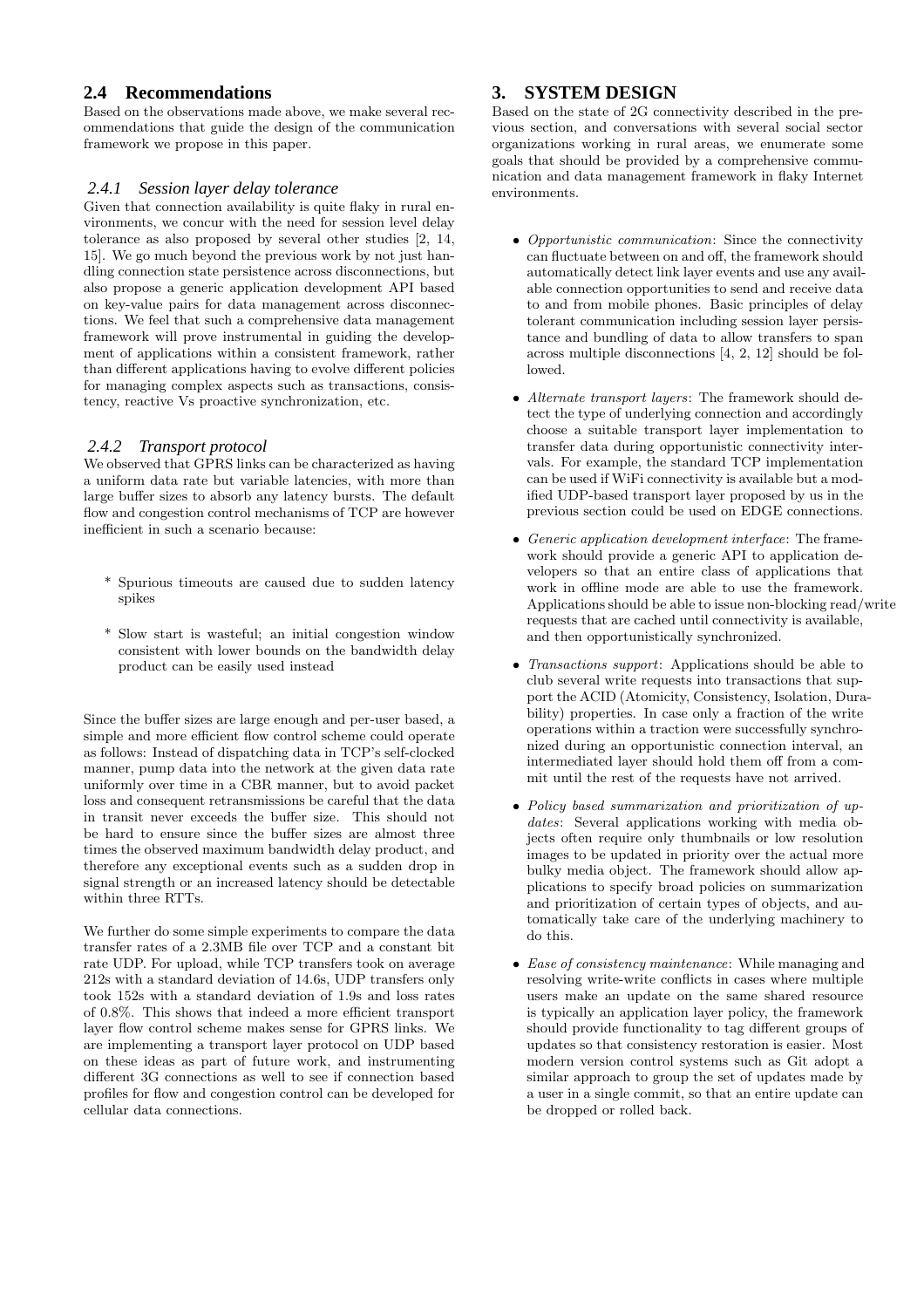• User and device identity conflicts: An interesting requirement conveyed to us by the NGO Digital Green [23] was that the same login/password was often used by several of their staff to access their MIS system, and thus it became hard for them to isolate updates made by different users. The framework should take such exceptional cases into account and isolate updates not just based on user and device identities, but potentially also build an out-of-band locking or update tagging subsystem.

## **3.1 Overview**

Based on the design goals enumerated in the previous section, we propose the following communication framework for flaky Internet environments. A client-side library on the mobile device is provided to application developers, to maintain a local data store cache of all read/write requests made by the application. The data store is synchronized with a global data store whenever connectivity is available. A server-side library running off the global data store in the Internet is then used by the application developers to write the corresponding server-side application logic that may result in pushing updates back to the user's or other users' data stores. The application running on the user's mobile device then renders itself using the local data store, in an effort to hide disconnections altogether from the user and transparently manage data synchronization.

This approach is different from previous work on using thirdparty proxies to intermediate between mobile devices and the application servers [2, 12]. We are instead providing a library interface and therefore application providers are not dependent on third-parties to run a proxy. Moreover, our framework goes beyond just providing session layer persistance across disconnections, but provides an entire suite of APIs for data management for applications that need to operate in flaky connectivity environments.

The different modules in our framework are the following, shown in Figure 11.

- 1. Client stub library
- 2. Server stub library
- 3. Client and server-side application components

#### *3.1.1 Client stub library*

The client stub library is called by the application developer through a simple key-val get/put API described in more detail later. The library takes care of various underlying activities to be performed:

- 1. Execute the application get/put requests on the local data store and maintain a log of all updates.
- 2. Push the updates to the server stub during connectivity intervals. Take care of using the appropriate transport layer implementation based on the connection profile on which Internet connectivity is available.



#### Figure 11: Data management framework for flaky Internet connections

3. Pull relevant updates from the server stub and add them to the local data store once an entire transaction update is reflected locally.

The data store attached to the library maintains all application data including media objects in a persistent key-value database. Namespaces are used to decide which subsets of the global data store are to be maintained locally. For example, to build a video sharing application, a public namespace can be used to maintain all metadata for videos marked as being publicly shared, group level namespaces can be used to share videos within smaller groups, and per-user namespaces can be used for each individual user. Users can then be subscribed to these namespaces to have their contents be automatically synchronized at the local data stores, and the application on the mobile device renders itself using whatever data is available in the store. Then, if the user adds a new video to their individual and group namespaces, the updates are propagated to the global data store and then pushed out to other subscribers on the group namespace.

#### *3.1.2 Server stub library*

Similar to the client stub, a server-side stub library is provided to the application developers to manage access to namespaces, data sharing across namespaces, etc on the server side. The server stub library also has an attached key-value data store. Listeners can be initialized on different namespaces in the data store to get triggered if a client update on a particular namespace arrives at the server. The server can then make its own updates that are written into the appropriate namespaces on the server-side data store. Whenever the client library establishes a connection to the server, all pending updates on the namespaces to which the client is subscribed are written out to the client stub and consequently to its local data store.

In the future, we will enhance the server stub library for scalability by distributing namespaces across multiple servers, and with access control and security to control access across different namespaces.

*3.1.3 Client and server-side application components* Application developers are expected to use the library API to write a client-side and a server-side application, much like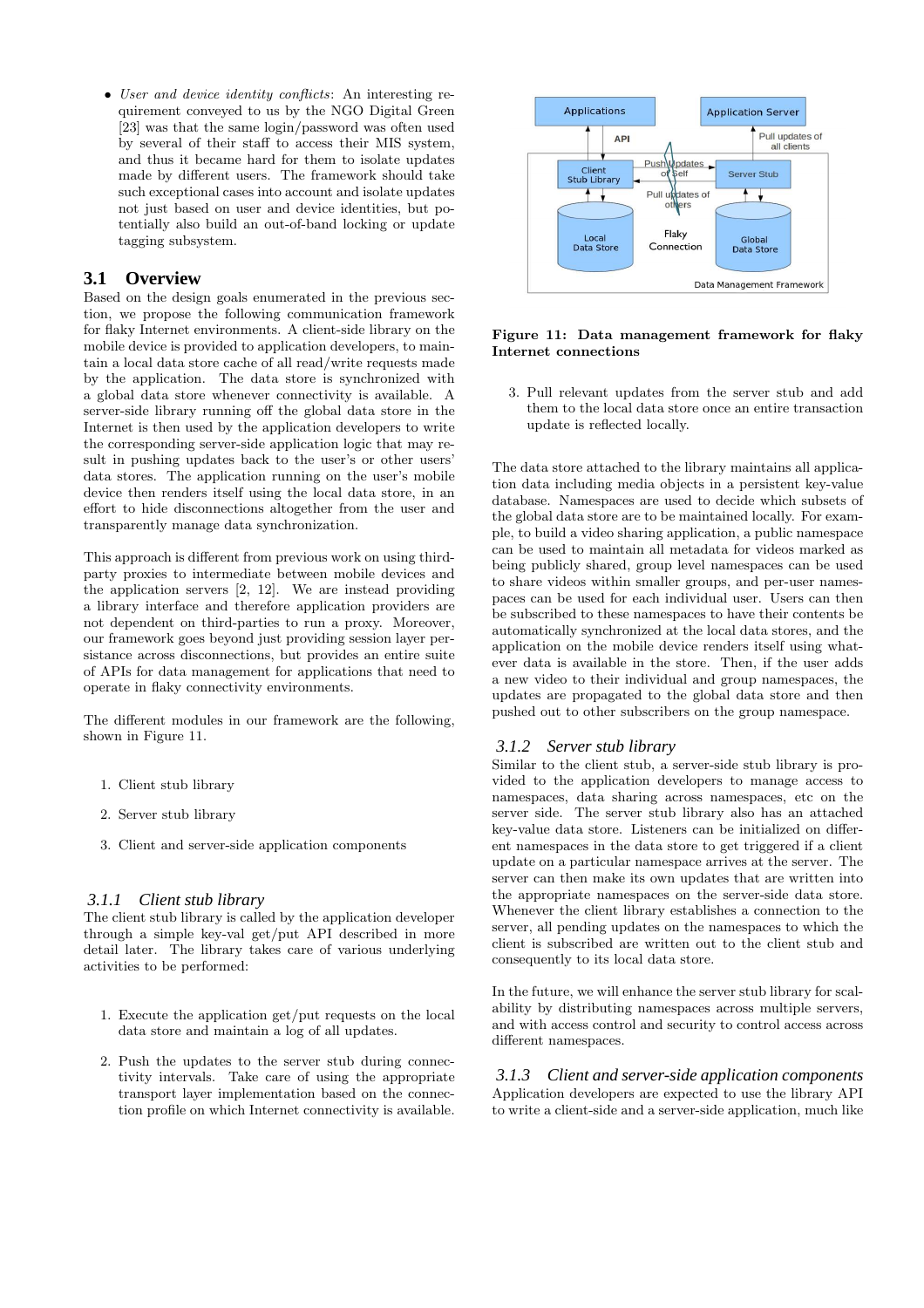what they would do anyway. Our goal has been to provide a generic API that will fulfil most common data management requirements of these applications designed to work in disconnected environments. This includes the handling of disconnections, a simple primitive of namespaces to structure data synchronization activities, and advanced features to help handle consistency and transactions. We next describe the API and other functionality in more detail.

## **3.2 Key-value get/put API access**

A key-value pair get/put API into a flat table provides a simple primitive that can be generalized to be useful to most applications. The API can be used to store application data, any transaction data, and even content objects. The datatype can further automatically define how to internally store the data. The most important functionality this generic method allows is that the actual act of synchronizing data between the client and server data stores can then be handled exclusively by the framework, without requiring any help from the application. The application only has to read and write data from/to its local data store, and irrespective of how the key/value pairs are internally used by different applications, the framework can independently synchronize the local and global stores.

As an example, the following set of key/value pairs can be used to store metadata and content object for a photo added into the data store.

```
KEY: "AppName.UserId.Photo.Id"
VALUE: 652
KEY: "AppName.UserId.Photo.Name"
VALUE: "Rally in Nagri Jharkhand"
```

```
KEY: "AppName.UserId.Photo.Date"
VALUE: Tue Jul 31 15:30:00 IST 2012
```

```
KEY: "AppName.UserId.Photo.Image"
VALUE: 98jhys86k2j90kalq08ka1k9...
```
The application can define its own logic to interpret the namespace nomenclature, field names, expected data-types, etc, while the framework only needs to see this as a flat table in which certain namespaces need to be synchronized across a set of users. We also allow applications to specify transaction ids for groups of key/value pairs that need to be synchronized and committed atomically. This is described later.

## **3.3 Namespaces**

Partitioning the keys into namespaces allows an easy way to create subsets in the data store that need to synchronized with each other while skipping the rest of the data. We allow applications to subscribe and unsubscribe users to namespaces. An access list is maintained in the framework and is consulted whenever a connection is established between a particular client and server stub library; the namespaces to which the user on the client side is subscribed are then synchronized between the client and server side data stores.



Figure 12: Format of a fragment

Currently we do not support authentication, group based access, and different read/write permissions, but that can be easily built in. As an example, a namespace access list for two users to read other's photo streams can be specified as follows:

|  | User: "User1", Namespace: "AppName.User1.*", Perm: RW      |  |
|--|------------------------------------------------------------|--|
|  | User: "User1", Namespace: "AppName.User2.Photo.*", Perm: R |  |
|  | User: "User2", Namespace: "AppName.User2.*", Perm: RW      |  |
|  | User: "User2", Namespace: "AppName.User1.Photo.*", Perm: R |  |

The actual policy of which namespaces can different users be allowed to access is an application level policy; the framework only provides an API for applications to initialize the namespace access lists. In case the API is invoked by the application at the client-side library, the request is conveyed to the server-side library in the next connection session.

# **3.4 Opportunistic communication**

Our requirement is to synchronize key-values pairs in the subscribed namespaces between the client-side and serverside data stores during opportunistic connection intervals. It is clearly imperative to ensure that data transmission in each interval resumes from the point where the last transmission left off, and several previous studies have proposed different ways to ensure session level continuation [2, 16]. In addition, we have a requirement to club together updates that belong to a transaction or a single group update that needs to be committed at the remote endpoint in an atomic manner. We choose the simple and well known method of transmitting data in small bundles with a bundle acknowledgement protocol, to ensure that all bundles are reliably transmitted and to identify bundles that belong to the same transaction group. Figure 12 describes the bundle structure.

Each bundle contains the following fields:

1. User Id: To identify the user who originated this update or to whom the update is destined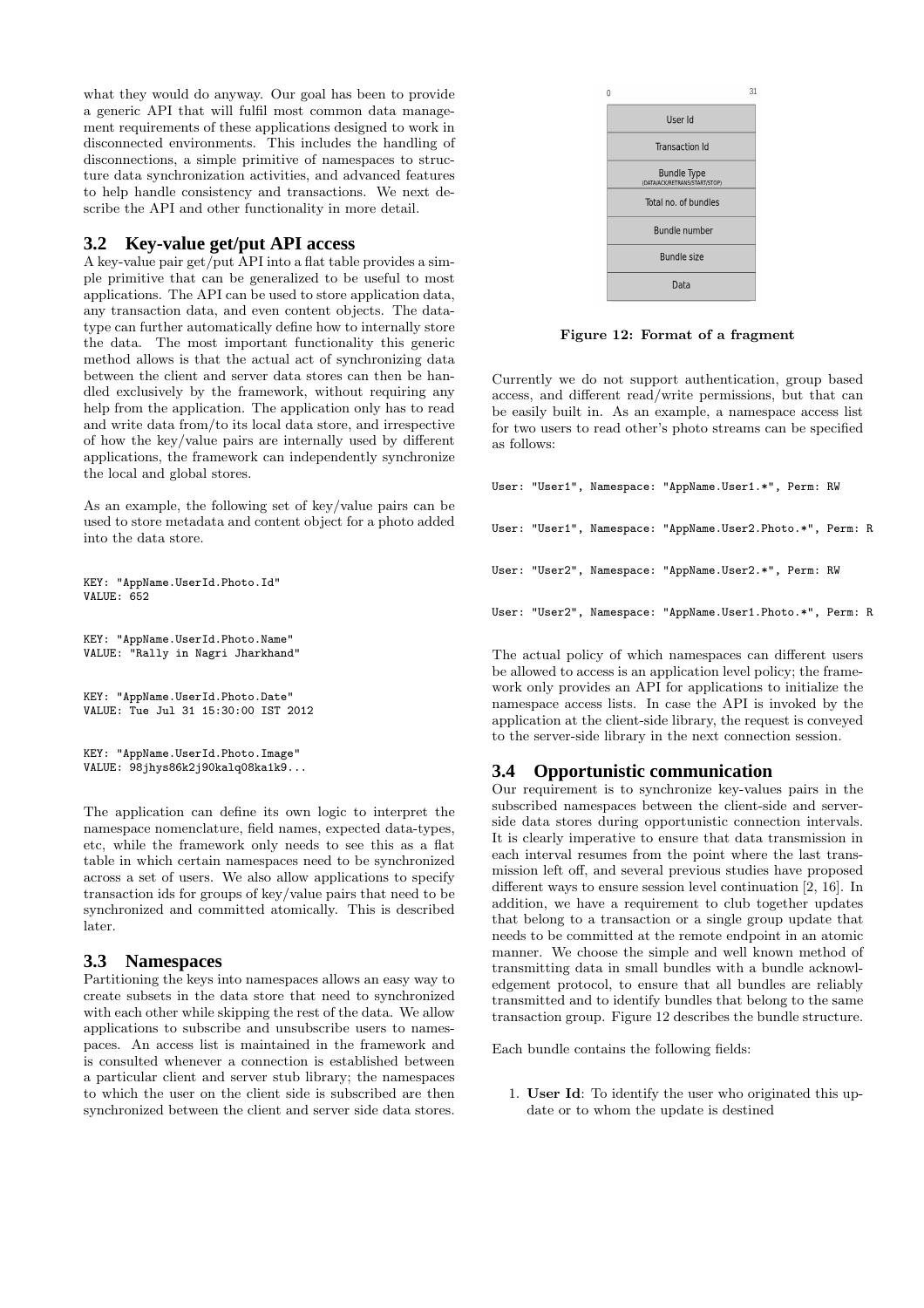- 2. Transaction Id: The unique id of the transaction of which this bundle is a part
- 3. Bundle type: This is used to specify the type of the bundle. A bundle can be of the following types:
	- "DATA": If the bundle contains data of key-value pairs in the data field
	- "ACK": If the bundle is an acknowledgement to a successful bundle receipt. Note that although we assume an underlying reliable transport layer to transfer the bundles, even TCP does not provide any method to applications to query whether the data written to TCP in a socket send() call was actually acknowledged by the receiver [2]. Therefore, during unclean connection breaks such as when a mobile terminal loses EDGE connectivity, applications could mistakenly believe that up to a window size amount of data was actually received at the remote endpoint because the local send() call never returned an error. Hence a bundle-level acknowledgement protocol becomes necessary.
	- "RETRANS": To request for retransmission of a specific transaction or a particular bundle, depending on which fields are initialized in the bundle header. The data field is expected to be blank.
	- "START": A poll to request the remote endpoint to initiate any new data transfer for synchronization. An API is also provided to the application to forcefully do a refresh. In the future, we will enhance this to also be able to specify a particular namespace that needs to be synchronized in priority.
	- "STOP": To instruct the remote endpoint to stop any data transmission. This becomes useful in a scenario where the user wants to stop the transmission of a bulk update and use the phone for other browsing activities. An API is provided to the application to forcefully stop any data transfer in the library.
- 4. Total number of bundles: The total number of bundles into which this transaction update was divided
- 5. Bundle number: The sequence number of this bundle
- 6. Bundle size: The size of the data field of this bundle
- 7. Data: The actual data

Currently the bundle transmission happens over a TCP connection. As mentioned in the previous section, we are also implementing a UDP based reliable transport layer that will give a better performance than TCP on EDGE networks. We will also build functionality in the future to detect the type of connection that is available, whether EDGE (2G) or HSDPA (3G) or WiFi, and accordingly choose a suitable transport layer to invoke. Similarly, although we are using a static bundle size of 50KB currently, the bundle size in the future will be specified to match the type of connection.

# **3.5 Additional features**

We are currently developing the following additional features:

Data summarization: Applications will be able to mark key-value pairs for media objects as summarizable or not. Summarized content will then be transmitted in priority over the full content objects. An additional field for default Vs on-demand synchronization will be added, to control whether the full object should be synchronized by default or only transmitted on-demand.

Conflict resolution: We currently commit all sets up updates made by different users once the data for an entire transaction has been received. But if multiple users use the same login userid then conflicts can arise and a merge procedure would be needed. We therefore want to provide especially at the server-side a functionality to browse all recent updates, use application logic to infer any potential conflicts, and selectively accept only one update or merge multiple updates after conflict resolution. We will do this by tagging each update, much like in a version management system.

Namespace locking: To completely avoid any conflicts of the type mentioned above where several users may use the same login userid, and also to help applications avoid any logical write-write conflicts, we want to build an out-of-band namespace locking procedure using SMS. Our idea is that the application can use a client-side API to lock a particular namespace in case a user wants to update a critical section resource. This will trigger a real-time SMS protocol to the server to lock the given namespace and prevent any other user from requesting a lock or performing a write. The lock is to be given up only after the updates made locally by the user are synchronized completely with the server, or the lock times out in an eventuality that the user never gets a connection opportunity for synchronization.

The preliminary version of the framework is ready and we hope to release a full version in the next two months.

# **4. IMPLEMENTATION AND FIELD EVAL-UATION**

We have implemented a preliminary version of the data management framework described above for Android devices. Both the client-side and server-side libraries are packaged as .jar files that can be included for application development. The client stub library uses the Android Services interface to run two services in the background, to send and receive data from the server. The server stub library is in Java and similarly runs two threads, to send and receive data.

We have implemented two applications using this framework, one of which was recently deployed in the field but is facing some issues and needs to be updated. Figure 14 shows a screenshot of a content sharing application for staff at community radio stations to post images  $1$  to a Facebook

<sup>&</sup>lt;sup>1</sup>One of our partner field organization ran public information campaigns at 5 community radio stations on the topics of NREGA (Indian rural employment guarantee scheme), PDS (the public distribution system for food subsidy), and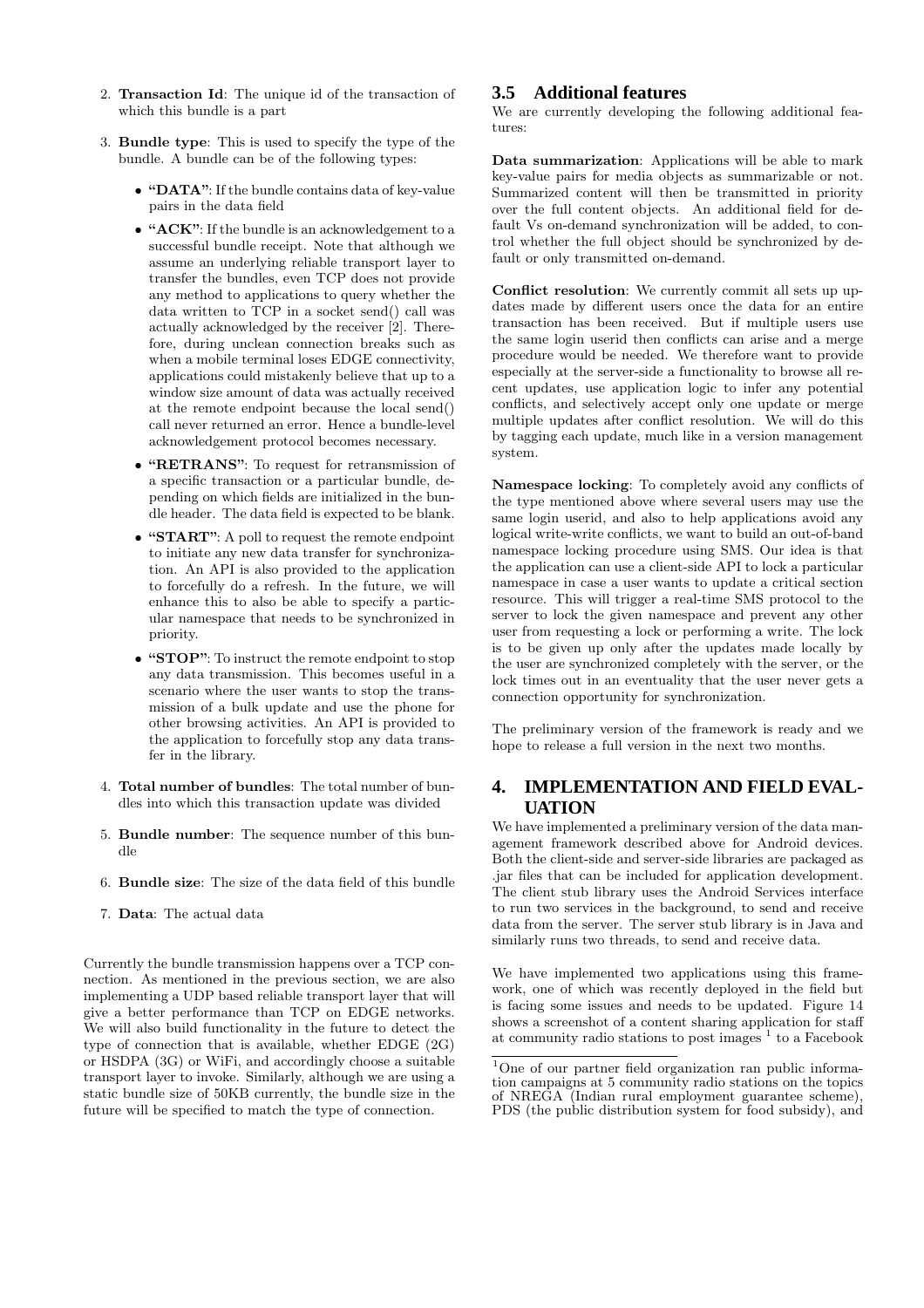

Figure 13: Simple application to upload data from the field

page. Figure 15 shows the application architecture; here the server-side application uses the library to receive updates from different users and posts them to a Facebook page. Updates made on the Facebook page are polled by the application and inserted into the namespaces of different users, to get pushed back to their respective phones. We deliberately made the application simple for the phone users, so they only have click a photo or video and post it. We have yet to demonstrate this application to the intended users and have them use it.

A second application we developed is only meant to post audio and video recordings, and photographs, to a server. A screenshot is shown in Figure 13. The users only have to click the appropriate record button, capture the photo or video or audio, and save it; the captured content is automatically inserted into the framework for transmission. We deployed this application on Galaxy Fit phones provided by us to three users working with our field partner in Jharkhand. Two of the three users had prior exposure to computers and none of them had used smartphones with a touchscreen before. However, all three of them quickly took to using the application without much training and used it to post photographs and videos of local events happening in the state of Jharkhand in India. Unfortunately the application developed a bug and we have been unable to guide the users over the phone to upgrade the application; we are waiting for another field visit and also plan to come up with an easy to use automatic upgrade mechanism to avoid similar issues in the future.

## **5. RELATED WORK**

This paper builds upon several pieces of work. Delay tolerant networking was first introduced in the context of planetary networks and sensor networks [4], and several studies extended the idea to rural area networks to use vehicles and USB keys as message ferries to move data between remote rural locations and Internet access points [14, 15, 17, 18]. This paper operates in an easier environment over a single hop of disconnection, ie. online/offline connectivity to the Internet. [2] operates in a similar scenario but only focuses



Figure 14: Content sharing linked to a Facebook page

on utilizing opportunistic connection opportunities; the actual data management API available to applications is much simpler, restricted to simply dropping and reading files from a shared directory. We have placed more emphasis on the data management interface and evaluations of 2G connectivity in rural environments. Our paper thus complements the set of design principles enumerated in [1] for opportunistic communication.

Our proposed solution to helping application developers handle consistency problems is simple and suited to the specific use-case of online-offline connectivity of mobile devices to a server. Other studies such as [19, 20] focus on harder scenarios with disconnection possibilities between all pairs of nodes, and propose solutions that are an overkill in our case.

We also did extensive evaluations of the GPRS EDGE network connections. Our techniques are similar to those used in several other studies [7, 11], but executed specifically on EDGE networks probed via mobile phones. [6] also evaluated a GPRS network in a different setting several years back, and proposed to use a transparent proxy located close to the GGSN that would alter the receive window advertisements to maintain a steady amount of data in transit. They refrained from suggesting any changes in TCP for the practical reason of avoiding any protocol modifications at the endpoints. In our case however, since we are already deploying a communication framework at the endpoints, we feel comfortable in actually altering the transport protocol implementation to achieve greater performance benefits. In the future, we will evaluate our proposed transport layer modifications against TCP Eifel [9] that uses the TCP timestamp option to detect spurious timeouts.

# **6. CONCLUSIONS AND FUTURE WORK**

In this paper, we described the need of several partner organizations to send multimedia content from the field, and evaluated the problems they face in using typical 2G networks in rural areas. Based on our evaluations, we described a communication and data management framework for application developers to write applications on mobile phones to work in flaky Internet environments. Our framework is comprehensive and meets several common needs of appli-

RTE (right to education act), and expressed the need to also receive photos and videos of interviews and site visits to gather more data for the campaigns.